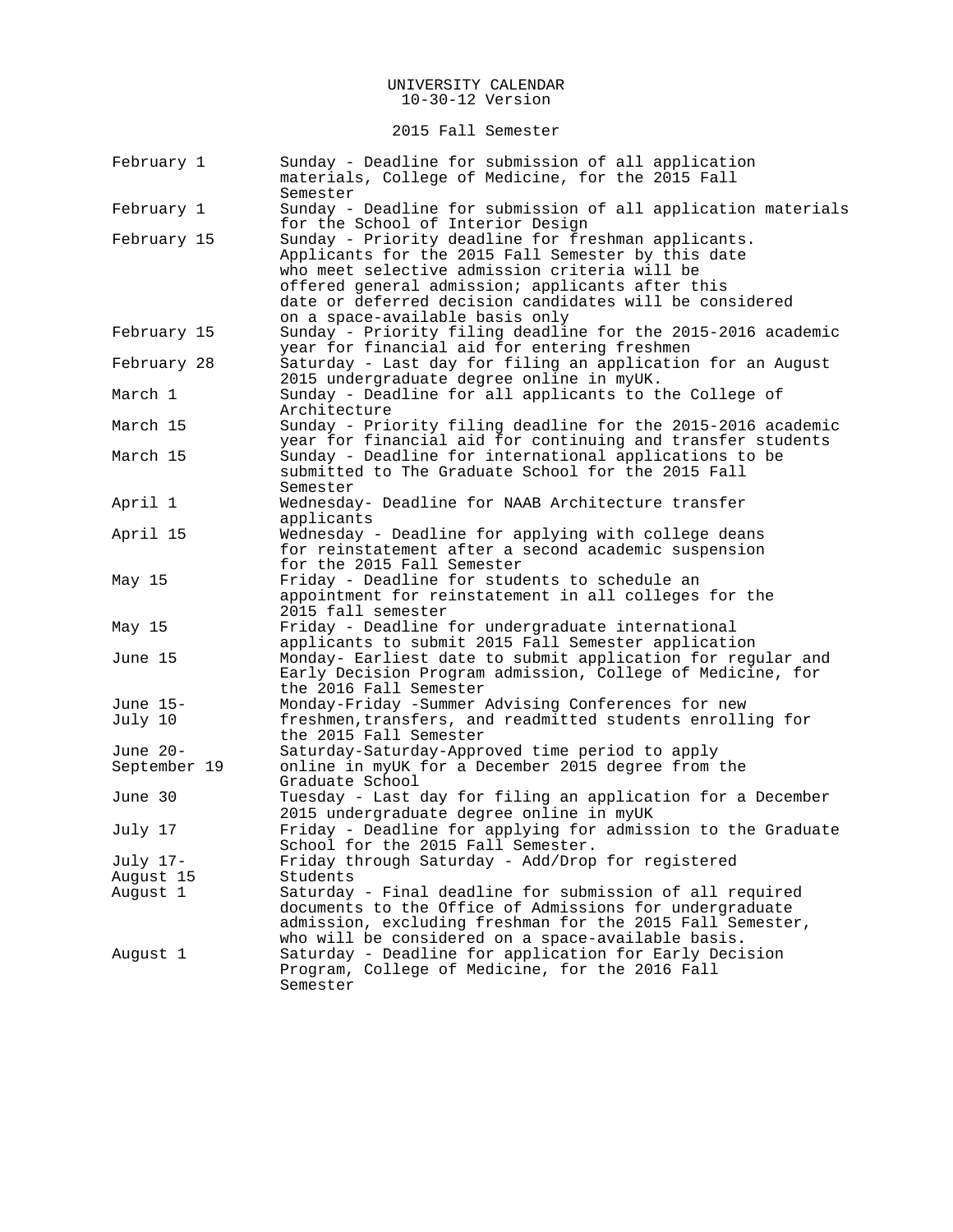### 2015 Fall Semester

| Aug. 5       | Wednesday - Last day for students in the Employee<br>Educational Program registered through Aug. 5 to<br>submit EEP form to Human Resource Services to confirm<br>2015 registration and tuition waiver                                 |
|--------------|----------------------------------------------------------------------------------------------------------------------------------------------------------------------------------------------------------------------------------------|
| August 18-24 | Tuesday through Monday - Registration for new program<br>graduate students                                                                                                                                                             |
| August 18-24 | Tuesday through Monday - Fall registration for new<br>undergraduate and new program graduate students who<br>entered the University in either the 2015 Four-Week<br>Intersession or Eight-Week Summer Session                          |
| August 20-24 | Thursday through Monday - Fall registration for new<br>post-baccalaureate students admitted for the Four-<br>Week Intersession, Eight-Week Summer Session or Fall<br>Semester                                                          |
| August 21    | Friday - Advising Conference and Registration for new<br>international students who have been cleared for<br>admission but did not priority register                                                                                   |
| August 21-29 | Friday through Saturday - K week for all new undergraduate<br>students                                                                                                                                                                 |
| August 22    | Saturday - Payment deadline of registration fees<br>and/or housing and dining fees-if total amount due is<br>not paid as indicated on the account statement, a late<br>payment fee of 1.25% of the amount past due will be<br>assessed |
| August 24    | Monday - Advising Conference and Registration for new<br>freshmen and transfer students who have been cleared for<br>admission but did not priority register including<br>registration for Evening and Weekend                         |
| August 24-25 | Monday and Tuesday - Opening-of-term add/drop for<br>registered students                                                                                                                                                               |
| August 24-28 | Monday through Friday - Approved time period for<br>students to change academic majors (note: please<br>check with college for admission deadline)                                                                                     |
| August 25    | Tuesday - Last day a student may officially drop a<br>course or cancel registration with the University<br>Registrar for a full refund of fees                                                                                         |
| August 25    | Tuesday - Advising Conference and Registration for<br>readmission and non-degree students who have been cleared<br>for admission but did not priority register including<br>registration for Evening and Weekend                       |
| August 26    | Wednesday - First day of classes                                                                                                                                                                                                       |
| August 26-   | Wednesday through Tuesday - Late registration for                                                                                                                                                                                      |
| Sept. 1      | returning students who did not priority register and<br>new applicants cleared late for admission.<br>A late<br>fee is assessed students who register late                                                                             |
| Sept. 1      | Tuesday - Last day to add a class for the 2015<br>Fall Semester                                                                                                                                                                        |
| Sept. 1      | Tuesday - Last day to officially withdraw from the<br>University or reduce course load and receive an 80<br>percent refund                                                                                                             |

UNIVERSITY CALENDAR 10-30-12 Version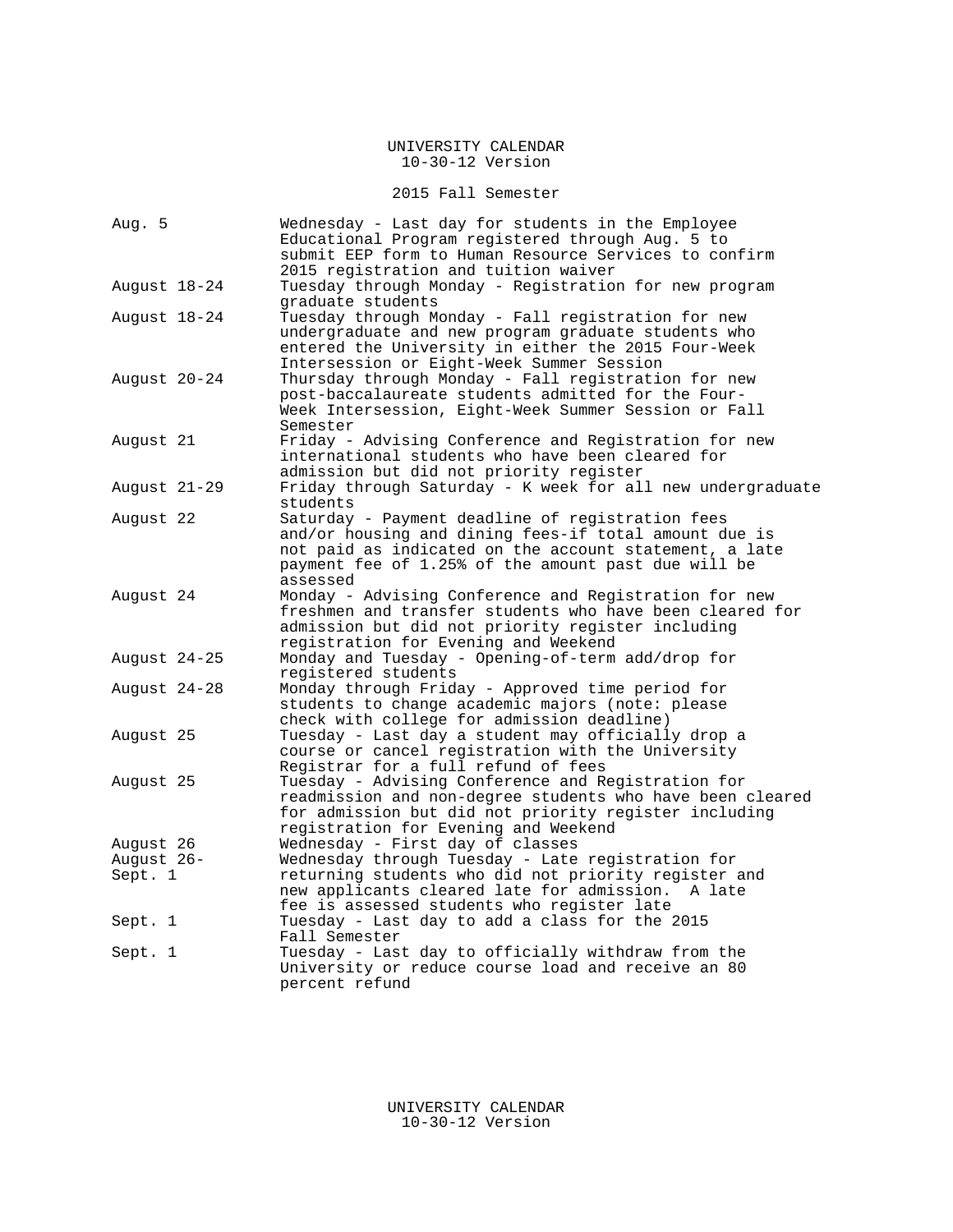2015 Fall Semester

| September 1    | Tuesday - Last day for students in the Employee<br>Educational Program who registered and/or changed<br>schedules after Aug. 5 to submit EEP form to Human<br>Resource Services to confirm 2015 Fall Semester<br>registration and tuition waiver |
|----------------|--------------------------------------------------------------------------------------------------------------------------------------------------------------------------------------------------------------------------------------------------|
| September 7    | Monday - Labor Day - Academic Holiday                                                                                                                                                                                                            |
| September 16   | Wednesday - Last day to drop a course without it<br>appearing on the student's transcript                                                                                                                                                        |
| September 16   | Wednesday - Last day to change grading option (pass/<br>fail to letter grade or letter grade to pass/fail;<br>credit to audit or audit to credit)                                                                                                |
| September 20   | Sunday - Last day for doctoral candidates for a<br>December degree to submit a Notification of Intent to<br>schedule a final examination in The Graduate School                                                                                  |
| September 20   | Sunday - Last day to apply for fall (December) 2015<br>degree(graduate school)                                                                                                                                                                   |
| September 23   | Wednesday - Last day to officially withdraw from the<br>University or reduce course load and receive a 50<br>percent refund                                                                                                                      |
| September 24   | Thursday - Deadline for submission of application and<br>all required documents to the Office of Undergraduate<br>Admission and University Registrar for change of residency<br>status for 2015 Fall Semester                                    |
| October 12-    | Monday through Friday - Midterm Grading window is open.                                                                                                                                                                                          |
| October 23     | The mid-term grading window will close at midnight on<br>October 23.                                                                                                                                                                             |
| October 15     | Thursday - Deadline for submission of application and<br>all required documents to the Office of Admissions<br>for undergraduate applicants planning to attend<br>November Advising Conference (including registration<br>for spring classes)    |
| October 19     | Monday - Midterm of 2015 Fall Semester                                                                                                                                                                                                           |
| October 20-    | Tuesday through Monday - Approved time period for                                                                                                                                                                                                |
| Nov. 2         | students to change academic majors (note: please<br>check with college for admission deadline)                                                                                                                                                   |
| November 2     | Monday - Deadline for completed AMCAS application,<br>College of Medicine, for the 2016 Fall Semester                                                                                                                                            |
| Nov. 2-        | Monday through Tuesday - Priority registration for the                                                                                                                                                                                           |
| November 24    | 2016 Spring Semester                                                                                                                                                                                                                             |
| November 6     | Friday - Last day to withdraw from the University or<br>Students can withdraw or reduce<br>reduce course load.<br>course load after this date only for "urgent non-academic<br>reasons."                                                         |
| November 12    | Thursday-Last day candidates for the December 2015 degree<br>can schedule a final examination in the Graduate School                                                                                                                             |
| November 20    | Friday - 2016 Spring Semester Advising Conference for<br>new and readmitted undergraduate students                                                                                                                                               |
| November 25-28 | Wednesday through Saturday - Thanksgiving<br>Academic Holidays                                                                                                                                                                                   |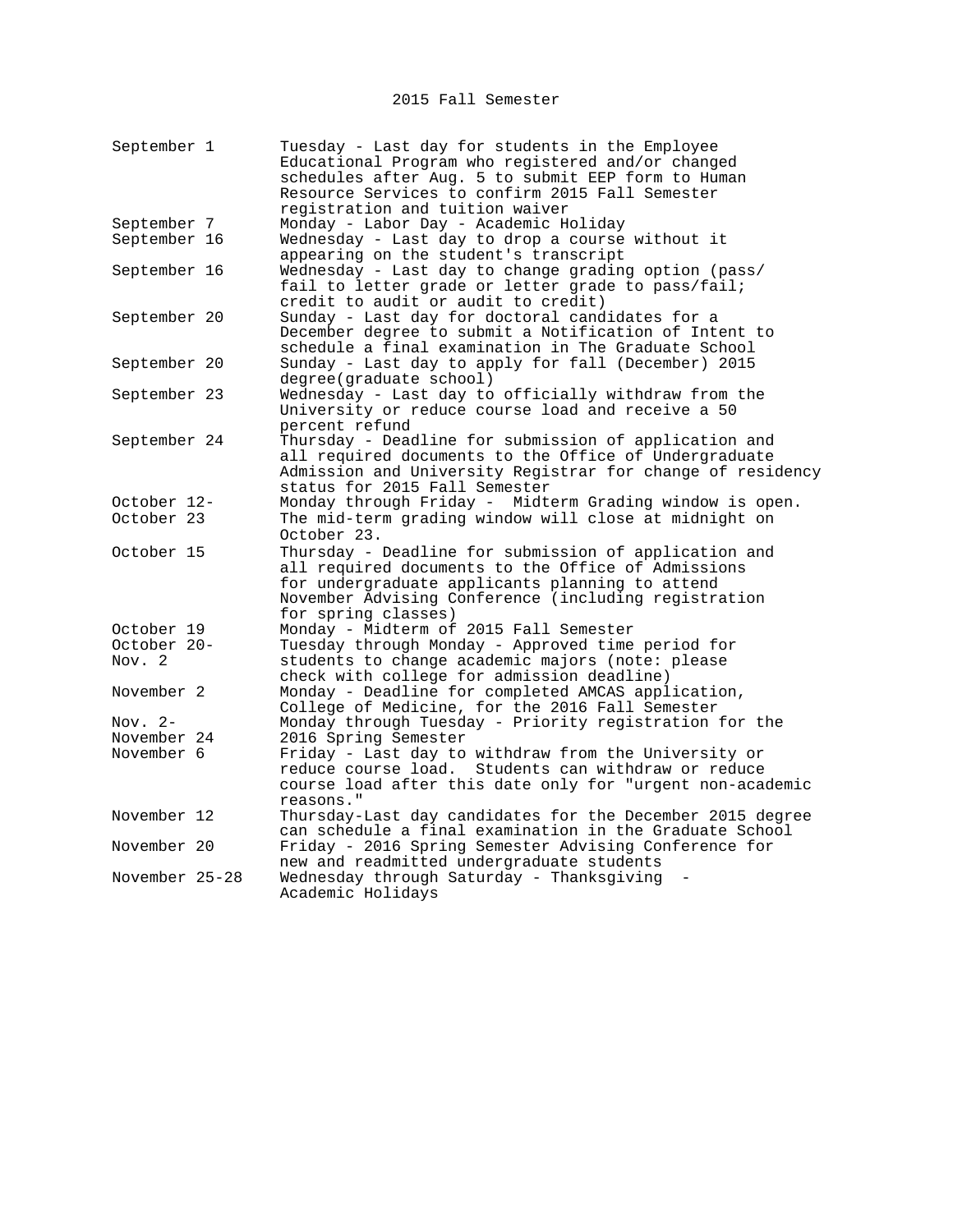### 2015 Fall Semester

| November 30    | Monday - Last day for filing an application for a May 2016<br>undergraduate degree online in myUK                                                                                                              |  |  |  |  |  |
|----------------|----------------------------------------------------------------------------------------------------------------------------------------------------------------------------------------------------------------|--|--|--|--|--|
| December 1     | Tuesday-Deadline for submission of application and<br>receipt of all materials for admission, readmission or<br>transfer to the College of Law for the 2016 Spring<br>Semester                                 |  |  |  |  |  |
| December 2-    | Wednesday through Monday - Add/Drop for registered                                                                                                                                                             |  |  |  |  |  |
| December 21    | students for the 2016 Spring Semester                                                                                                                                                                          |  |  |  |  |  |
| December 3     | Thursday- Last day candidates for a December 2015 degree can<br>sit for a final examination                                                                                                                    |  |  |  |  |  |
| December 7     | Monday - Deadline for applying for admission to the Graduate<br>School for the 2016 Spring Semester.                                                                                                           |  |  |  |  |  |
| December 7-    | Monday through Monday - Final Grading window is open. The                                                                                                                                                      |  |  |  |  |  |
| December 21    | final deadline for submission of grades online in the<br>grading portal is midnight, Dec. 21                                                                                                                   |  |  |  |  |  |
| December 9     | Wednesday - Last day for students in the Employee<br>Program registered through December 9 to submit EEP<br>form to Human Resource Services to confirm 2015 Spring<br>Semester registration and tuition waiver |  |  |  |  |  |
| December 11    | Friday - Last day of classes                                                                                                                                                                                   |  |  |  |  |  |
| December 14-18 | Monday through Friday - Final Examinations                                                                                                                                                                     |  |  |  |  |  |
| December 18    | Friday - End of 2015 Fall Semester                                                                                                                                                                             |  |  |  |  |  |
| December 18    | Friday- Last day for candidates for a a Dec 2015 degree to<br>submit a thesis/dissertation to the Graduate School                                                                                              |  |  |  |  |  |
| December 18    | Friday - December Commencement                                                                                                                                                                                 |  |  |  |  |  |

# SUMMARY OF TEACHING DAYS, FALL SEMESTER 2015

|           | Mon. | Tues. | Wed. | Thurs. | Fri. | Sat. | Teaching Days |    |
|-----------|------|-------|------|--------|------|------|---------------|----|
| August    |      |       |      |        |      |      | August        | 5. |
| September |      | ᄃ     | ל    | 4      |      | 4    | September     | 25 |
| October   | Δ    | 4     | 4    | 5      | 5    | 5    | October       | 27 |
| November  | 5    | 4     |      | 3      | 3    | 3    | November      | 21 |
| December  |      |       | 2    | 2      | 2.   |      | December      |    |
| Totals    | 14   | 15    | 15   | 15     | 15   | 14   |               | 88 |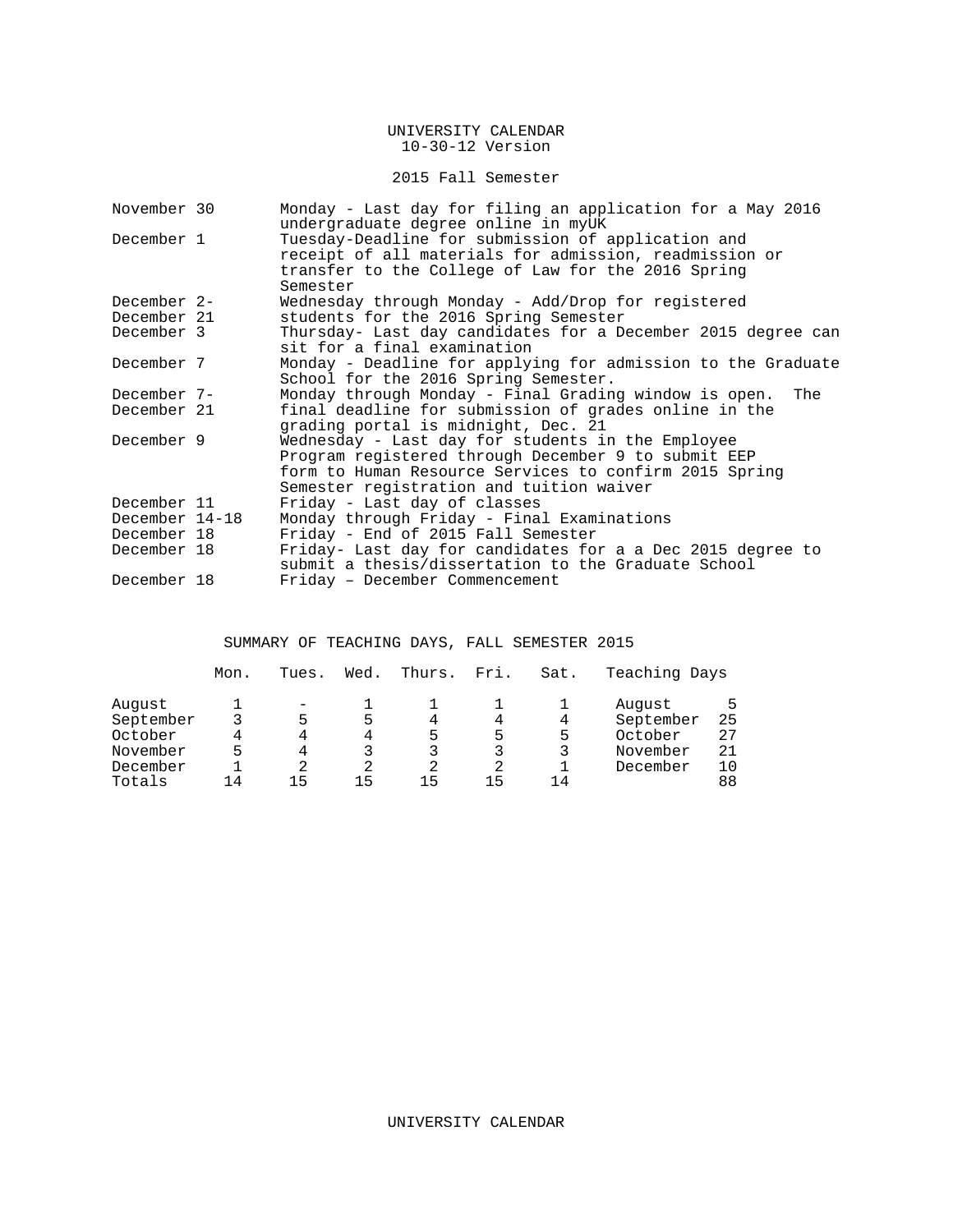# 2016 Spring Semester

| February 15<br>2015 | Sunday - Priority filing deadline for the 2015-2016<br>academic year for financial aid for entering freshman |
|---------------------|--------------------------------------------------------------------------------------------------------------|
| February 28         | Saturday-Last day for filing an application for an August                                                    |
| 2015                | 2015 undergraduate degree online in myUK                                                                     |
| March 15            | Sunday - Priority filing deadline for the 2015-2016                                                          |
| 2015                | academic year for financial aid for continuing and                                                           |
|                     | transfer students                                                                                            |
| August 15           | Saturday - Deadline for international applications to                                                        |
| 2015                | be submitted to The Graduate School for the 2016                                                             |
|                     | Spring Semester                                                                                              |
| September 15        | Tuesday - Deadline for applying with college deans                                                           |
| 2015                | for reinstatement after a second academic suspension                                                         |
|                     | for the 2016 Spring Semester                                                                                 |
| September 20-       | Sunday-Friday-Approved time period to apply                                                                  |
| Feb. 19             | myUK for a May 2016 degree from the Graduate School                                                          |
| October 1           | Thursday - Deadline for students to schedule an                                                              |
| 2015                | appointment for reinstatement in all colleges for the                                                        |
|                     | 2016 spring semester                                                                                         |
| October 15          | Thursday - Deadline for submission of application and                                                        |
| 2015                | all required documents to the Office of Admissions                                                           |
|                     | for undergraduate applicants planning to attend                                                              |
|                     | November Advising Conference (including registration                                                         |
|                     | for spring classes)                                                                                          |
| October 15          | Thursday - Deadline for undergraduate international                                                          |
| 2015                | applicants to submit 2016 Spring Semester application                                                        |
| November 20         | Friday - Advising Conference for freshmen, transfer,                                                         |
| 2015                | readmission students admitted for spring 2016                                                                |
| November 30         | Monday - Last day for filing an application for a                                                            |
| 2015                | May 2016 undergraduate degree online in myUK                                                                 |
| December 1          | Tuesday - Final deadline for submission of                                                                   |
| 2015                | application and all required documents to the Office                                                         |
|                     | of Admissions for undergraduate admission for the                                                            |
|                     | 2016 Spring Semester.                                                                                        |
| December 2-         | Wednesday through Monday - Add/Drop for registered                                                           |
| December 21         | students for the 2016 Spring Semester                                                                        |
| 2015                |                                                                                                              |
| December 7          | Monday - Deadline for applying for admission to                                                              |
| 2015                | the Graduate School for the 2016 Spring                                                                      |
|                     | Semester.                                                                                                    |
| December 9          | Wednesday - Last day for students in the Employee                                                            |
| 2015                | Educational Program registered through December 9 to                                                         |
|                     | submit EEP form to Human Resource Services to confirm                                                        |
|                     | 2016 Spring Semester registration and tuition waiver                                                         |
| January 6-11        | Wednesday through Monday - Registration for new program                                                      |
|                     | graduate students                                                                                            |
| January 7-11        | Thursday through Monday - Registration for new post-                                                         |
|                     | baccalaureate students                                                                                       |
| January 8           | Friday - International Student Advising Conference                                                           |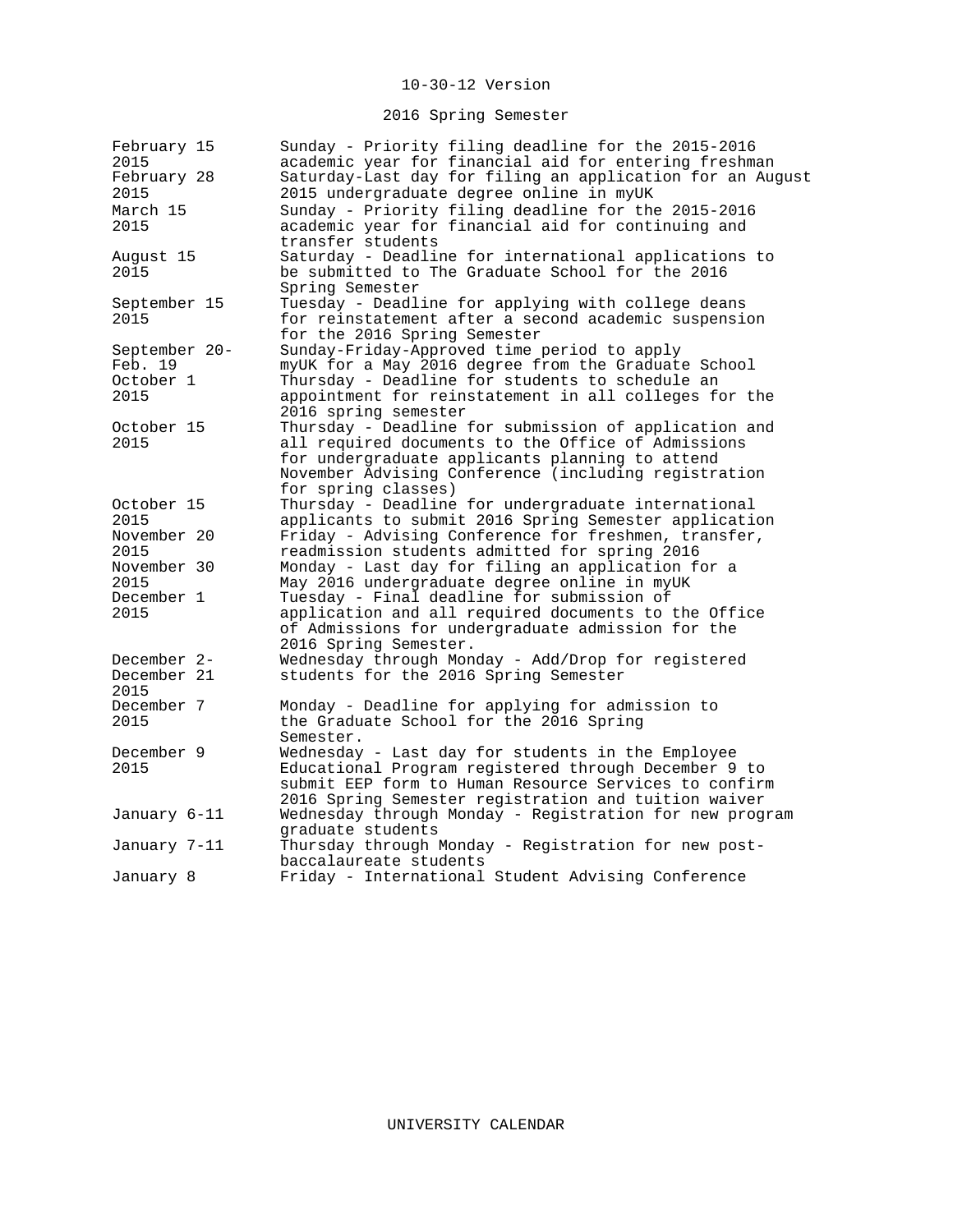# 2016 Spring Semester

| January 11                  | Monday - Advising Conference and Registration for new<br>freshman and transfer students who have been cleared for<br>admission but did not priority register including                                                                                    |
|-----------------------------|-----------------------------------------------------------------------------------------------------------------------------------------------------------------------------------------------------------------------------------------------------------|
| January 11–12               | registration for Evening and Weekend<br>Monday and Tuesday - Opening-of-term add/drop for<br>registered students                                                                                                                                          |
| January 12                  | Tuesday - Last day a student may officially drop a<br>course or cancel registration with the University<br>Registrar for a full refund of fees                                                                                                            |
| January 12                  | Tuesday - Advising Conference and Registration for<br>readmission and non-degree students including registration<br>for Evening and Weekend                                                                                                               |
| January 13<br>January 13-20 | Wednesday - First day of classes<br>Wednesday through Wednesday - Late registration for<br>returning students who did not priority register and<br>new applicants cleared late for admission.<br>A late<br>fee is assessed students who register late.    |
| January 18                  | Monday - Martin Luther King Birthday - Academic<br>Holiday                                                                                                                                                                                                |
| January 20                  | Wednesday - Last day to add a class for the 2016 Spring<br>Semester                                                                                                                                                                                       |
| January 20                  | Wednesday - Last day to officially withdraw from the<br>University or reduce course load and receive an 80<br>percent refund                                                                                                                              |
| January 20                  | Wednesday - Last day for students in the Employee<br>Educational Program who registered and/or changed schedules<br>after December 10 to submit EEP form to Human Resource<br>Services to confirm 2016 Spring Semester registration and<br>tuition waiver |
| January 22                  | Friday - Payment deadline of registration fees and/or<br>housing and dining fees-if total amount due is not<br>paid as indicated on the account statement, a late<br>payment fee of 1.25% of the amount past due will be<br>assessed                      |
| February 1                  | Monday - Deadline for international applications to<br>be submitted to The Graduate School for the 2016 Fall<br>Semester                                                                                                                                  |
| February 1                  | Monday - Preferred deadline for submitting application<br>for admission to the College of Dentistry for the 2016<br>Fall Semester                                                                                                                         |
| February 3                  | Wednesday - Last day to drop a course without it<br>appearing on the student's transcript                                                                                                                                                                 |
| February 3                  | Wednesday - Last day to change grading option (pass/<br>fail to letter grade or letter grade to pass/fail;<br>credit to audit or audit to credit)                                                                                                         |
| February 10                 | Wednesday - Last day to officially withdraw from the<br>University or reduce course load and receive a<br>50 percent refund                                                                                                                               |
| February 11                 | Thursday - Deadline for submission of application and<br>all required documents to the Office of Undergraduate<br>Admission and University Registrar for change of residency<br>status for 2016 Spring Semester                                           |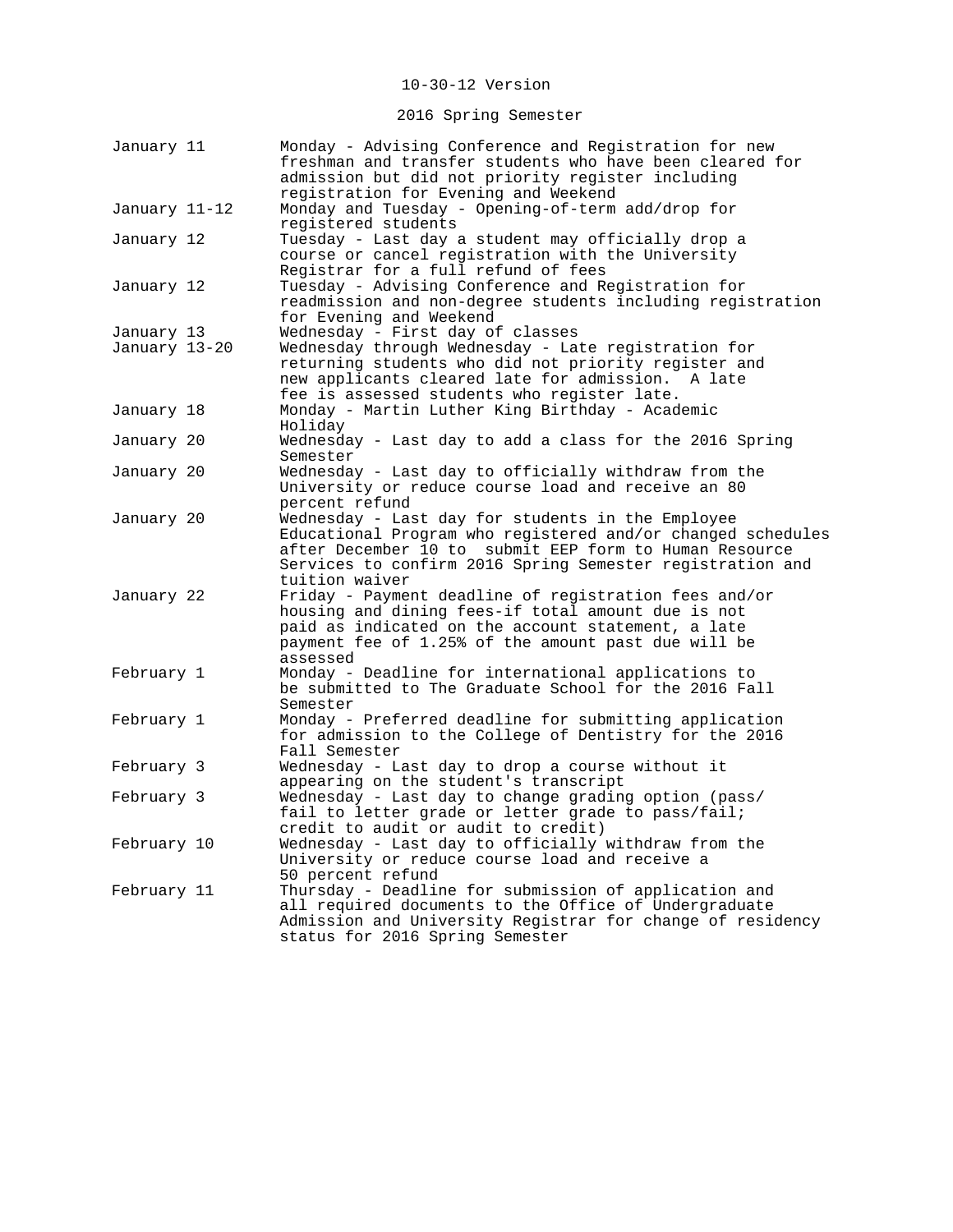# 2016 Spring Semester

| February 20          | Saturday - Last day for doctoral candidates for a May<br>degree to submit a Notification of Intent to schedule        |
|----------------------|-----------------------------------------------------------------------------------------------------------------------|
| February 20          | a final examination in The Graduate School<br>Saturday - Last day to apply for May 2016 degree                        |
|                      | (graduate school) online in myUK                                                                                      |
| February 28          | Sunday - Last day for filing an application for an August<br>2016 undergraduate degree online in myUK                 |
| Feb. 29-             | Monday through Friday - Midterm Grading window is open.<br>The                                                        |
| March 11<br>Feb. 29- | mid-term grading window will close at midnight on March 11.<br>Monday-Wednesday - Students are prohibited from        |
| April 20             | changing academic major                                                                                               |
| March 1              | Tuesday - Last day for submission of application for                                                                  |
|                      | admission to the College of Law for the 2016 Fall<br>Semester                                                         |
| March 7              | Monday - Midterm of 2016 Spring Semester                                                                              |
| March $14-19$        | Monday through Saturday - Spring Vacation - Academic<br>Holidays                                                      |
| March 28-            | Monday through Tuesday - Priority registration for the                                                                |
| April 19             | 2016 Fall Semester and both 2016 Summer Sessions                                                                      |
| April 7              | Thursday - Last day for candidates for a May 2016 degree to                                                           |
|                      | schedule a final examination in the Graduate School                                                                   |
| April 8              | Friday - Last day to withdraw from the University or<br>reduce course load. Students cam withdraw or reduce           |
|                      | course load after this date only for "urgent non-                                                                     |
|                      | academic reasons."                                                                                                    |
| April 8              | Friday - Deadline for applying for admission to the Graduate                                                          |
|                      | School for the 2016 Four-Week Summer                                                                                  |
|                      | Session.                                                                                                              |
| April 21             | Thursday - Last day for candidates for a May 2016 degree to                                                           |
|                      | sit for a final examination                                                                                           |
| April 25 -<br>May 9  | Monday through Monday - Final Grading window is open.<br>The<br>final deadline for submission of grades online in the |
|                      | qrading portal is midnight, May 9                                                                                     |
| April 26-            | Tuesday through Monday - Four-Week Intersession                                                                       |
| May 2                | registration and add/drop continue for students                                                                       |
|                      | enrolled in the 2016 Spring Semester                                                                                  |
| April 26-            | Tuesday through Wednesday - Eight-Week Summer Session                                                                 |
| June 1               | registration and add/drop continue for students<br>enrolled in the 2016 Spring Semester                               |
| April 29             | Friday - Last day of classes                                                                                          |
| May 2-May 6          | Monday through Friday - Final Examinations                                                                            |
| May $3-$<br>June 18  | Tuesday through Saturday - Add/Drop for priority<br>registered students for the 2016 Fall Semester                    |
| May 6                | Friday - End of 2016 Spring Semester                                                                                  |
| Мау б                | Friday - Last day for candidates for a May 2016 degree to                                                             |
|                      | submit a thesis/dissertation to The Graduate School                                                                   |
| May 8                | Sunday - Commencement                                                                                                 |
| May $9-$             | Monday-Friday-College of Pharmacy 15-Week Summer Term                                                                 |
| August 19            |                                                                                                                       |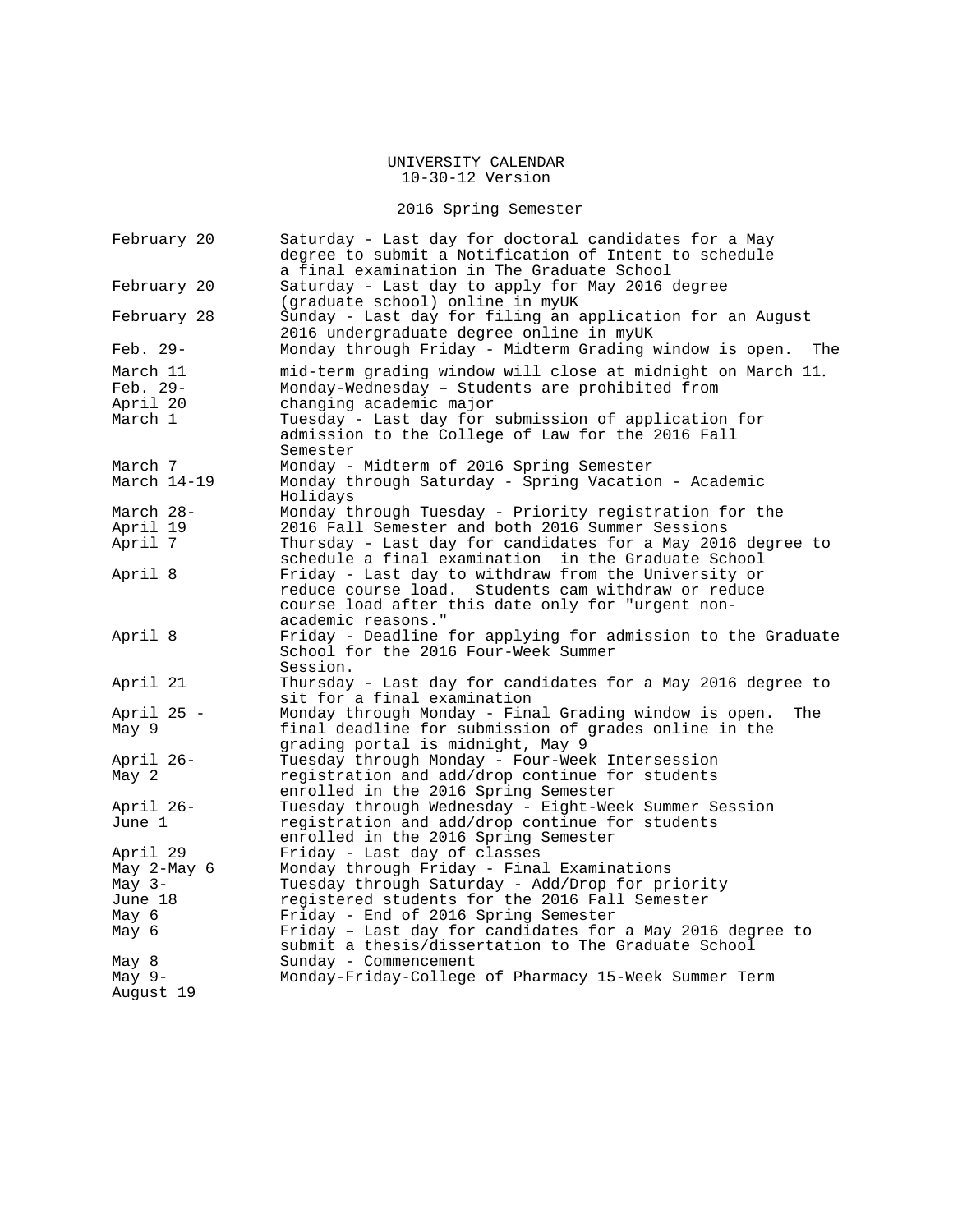SUMMARY OF TEACHING DAYS, SPRING SEMESTER 2016

|                     | Mon. | Tues. | Wed. | Thurs. | Fri. | Sat. | Teaching Days       |          |
|---------------------|------|-------|------|--------|------|------|---------------------|----------|
| January<br>February |      | 4     | 4    | 4      | 4    | 4    | January<br>February | 15<br>25 |
| March               |      | 4     | 4    | 4      |      | 3    | March               | 21       |
| April               |      | 4     | 4    | 4      | 5    | 4    | April               | 25       |
| May                 |      |       |      |        |      |      | May                 | -        |
| Totals              | 1 ว  | 14    | 15   | 15     | 15   | 14   |                     | 86       |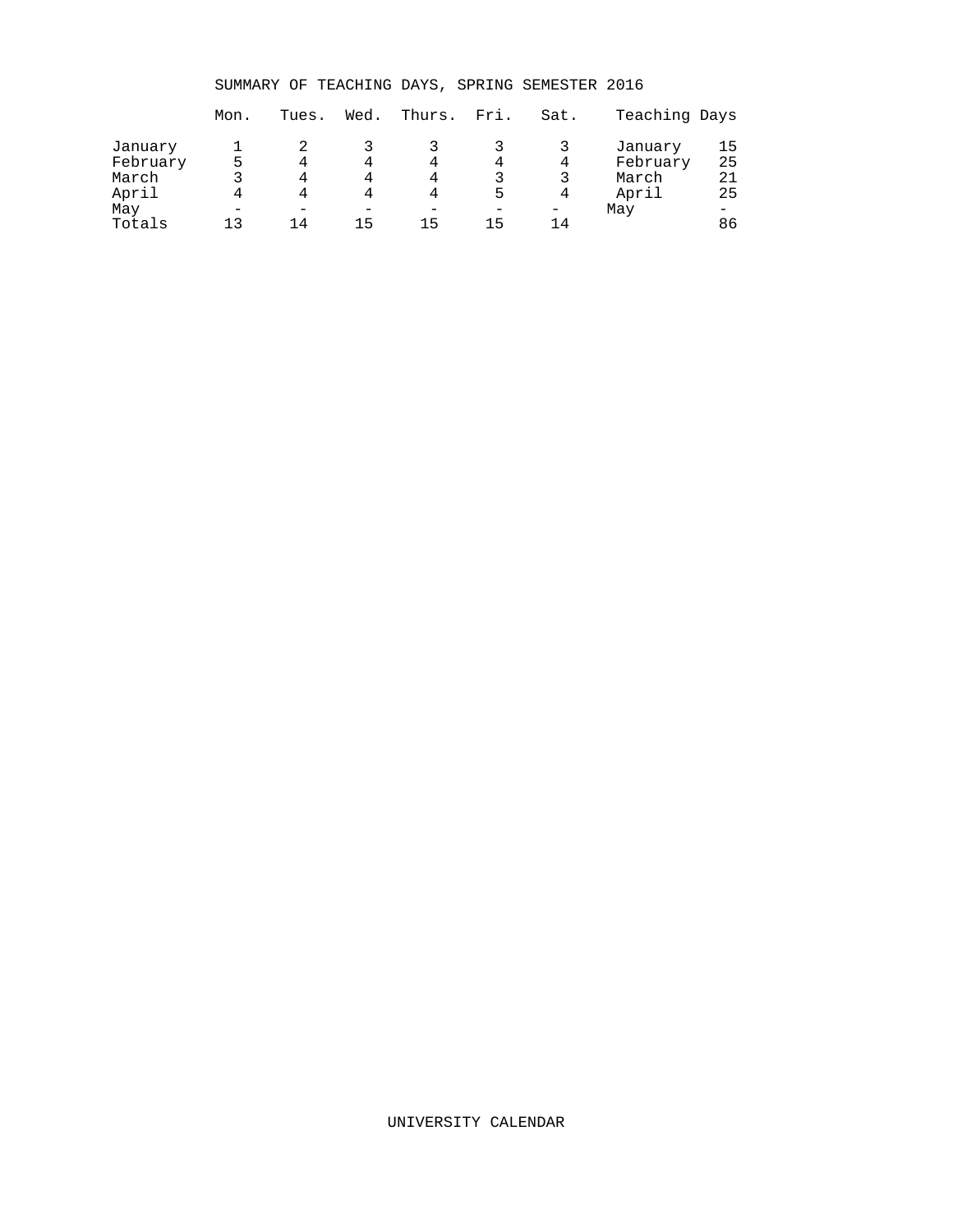2016 Four-Week – First Summer Session

| Feb. 20-<br>June 18 | Sat-Sat-Approved time period to apply online in myUK<br>for an August 2016 degree from the Graduate School<br>application                                                                             |
|---------------------|-------------------------------------------------------------------------------------------------------------------------------------------------------------------------------------------------------|
| February 28         | Sunday - Last day for filing an application for an August<br>2016 undergraduate degree online in myUK                                                                                                 |
| March 15            | Tuesday - Priority filing deadline for financial aid for the<br>4 week and/or the 8 week summer term(s)                                                                                               |
| April 8             | Friday - Deadline for applying for admission to the Graduate<br>School for the 2016 Four-Week Summer<br>Session.                                                                                      |
| April 15            | Friday - Deadline for submission of application and<br>all required documents to the Office of Admissions<br>for undergraduate admission for the 2016 Four-Week<br>Intersession                       |
| April 26-           | Tuesday through Monday - Four-Week Intersession                                                                                                                                                       |
| May <sub>2</sub>    | registration and add/drop continue for students<br>enrolled in the 2016 Spring Semester                                                                                                               |
| May 9               | Monday - Beginning of College of Pharmacy 15-week<br>Summer Term                                                                                                                                      |
| May 9               | Monday - Advising Conference and Registration for new<br>and returning students                                                                                                                       |
| May 9               | Monday - Deadline for applying for admission to the Graduate<br>School for the 2016 Eight Week Summer Session.                                                                                        |
| May 10              | Tuesday - First day of classes                                                                                                                                                                        |
| May 10              | Tuesday - Last day a student may officially drop a<br>course or cancel registration with the University<br>Registrar for a full refund of fees                                                        |
| May 10-11           | Tuesday through Wednesday - Late registration for<br>returning students not already registered and new<br>applicants cleared late for admission. A late<br>fee is assessed students who register late |
| May 11              | Wednesday - Last day to add a class for the 2016<br>Four-Week Intersession                                                                                                                            |
| May 11              | Wednesday - Last day to officially withdraw from the<br>University or reduce course load and receive an 80<br>percent refund                                                                          |
| May 11              | Wednesday - Last day for students in the Employee<br>Educational Program to submit EEP form to Human<br>Resource Services for tuition waiver for the 2016<br>Four-Week Intersession                   |
| May 16              | Monday - Last day to drop a course without it<br>appearing on the student's transcript                                                                                                                |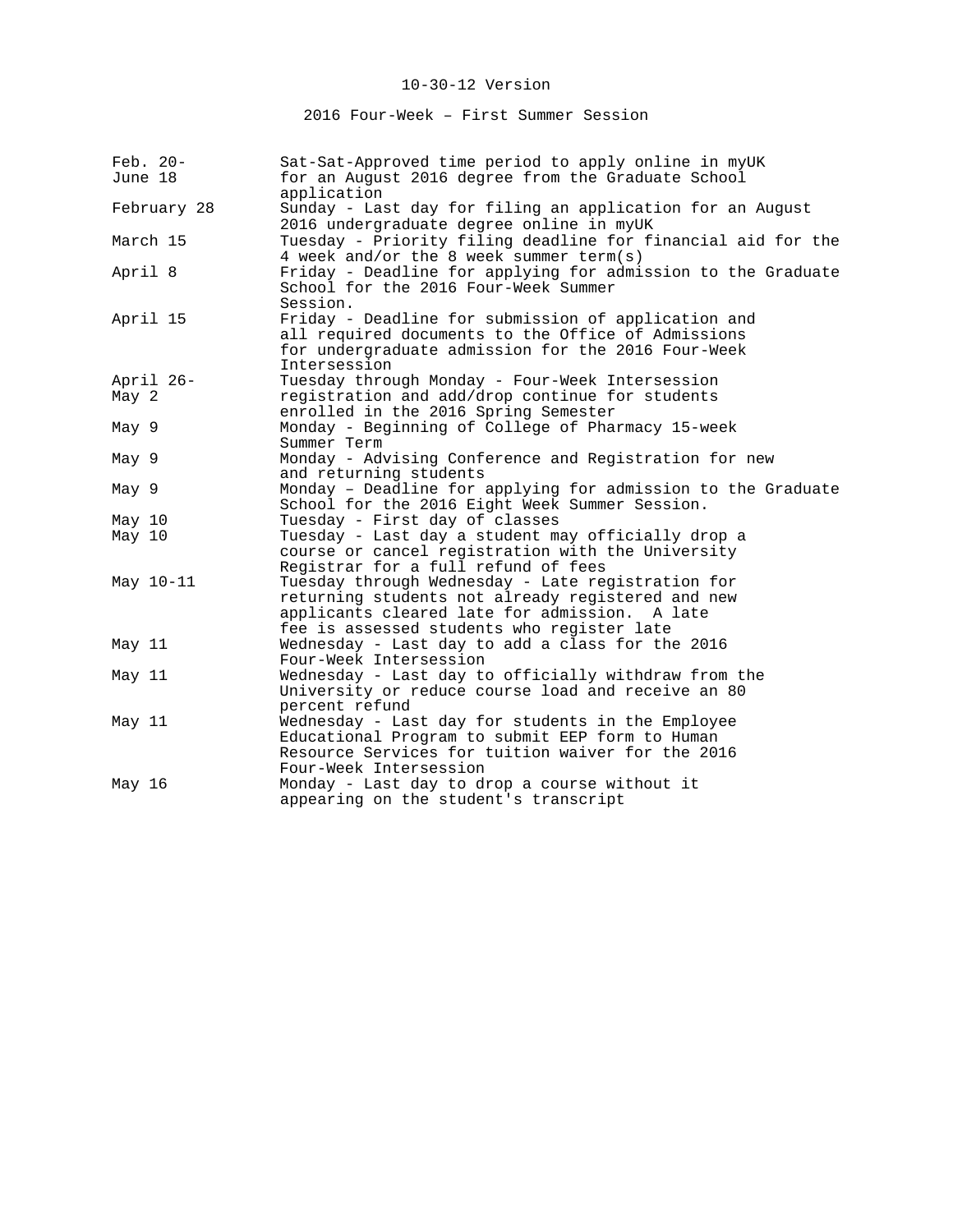2016 Four-Week - First Summer Session

| May 16            | Monday - Last day to change grading option (pass/fail<br>to letter grade or letter grade to pass/fail; credit |
|-------------------|---------------------------------------------------------------------------------------------------------------|
|                   | to audit or audit to credit)                                                                                  |
| May 17            | Tuesday - Last day to officially withdraw from the                                                            |
|                   | University or reduce course load and receive a 50                                                             |
|                   | percent refund                                                                                                |
| May $18-$         | Wednesday through Wednesday - Eight-Week registration                                                         |
| June 8            | and add/drop for students who entered the University                                                          |
|                   | in the 2016 Four-Week Intersession                                                                            |
| May 22            | Sunday - Payment deadline of registration fees and/or                                                         |
|                   | housing and dining fees-if total amount due is not paid as                                                    |
|                   | indicated on the account statement, a late payment fee of                                                     |
|                   | 1.25% of the amount past due will be assessed                                                                 |
| May 23            | Monday - Midterm of 2016 Four-Week Intersession                                                               |
| May 25            | Wednesday - Last day to withdraw from the University or                                                       |
|                   | reduce course load. Students can withdraw or reduce course                                                    |
|                   | load after this date only for "urgent non-academic reasons."                                                  |
| May <sub>30</sub> | Monday - Memorial Day - Academic Holiday                                                                      |
| May $30 -$        | Monday through Friday - Final Grading window is open.<br>The                                                  |
| June 10           | final deadline for submission of grades online in the                                                         |
|                   | grading portal is midnight, June 10                                                                           |
| June 1            | Wednesday - Last day for doctoral candidates for an                                                           |
|                   | August degree to submit a Notification of Intent to                                                           |
|                   | schedule a final examination in The Graduate School                                                           |
| June 7            | Tuesday - Final Examinations                                                                                  |
| June 7            | Tuesday - End of 2016 Four-Week Intersession                                                                  |
| June 8            | Wednesday - Deadline for submission of application and all                                                    |
|                   | required documents to the Office of Undergraduate Admission                                                   |
|                   | and University Registrar for change of residency status for                                                   |
|                   | the Four-Week and the Eight-Week Summer Sessions                                                              |

SUMMARY OF TEACHING DAYS, 2015 FOUR-WEEK INTERSESSION

|             | Mon. | Tues. | Wed. | Thurs. Fri. Sat.         |   |     | Teaching Days |    |
|-------------|------|-------|------|--------------------------|---|-----|---------------|----|
| May<br>June |      |       | -3   | $\overline{\mathcal{A}}$ |   | -3- | May<br>June   | 18 |
| Totals      |      | ь.    | Δ    | Δ                        | 4 |     |               |    |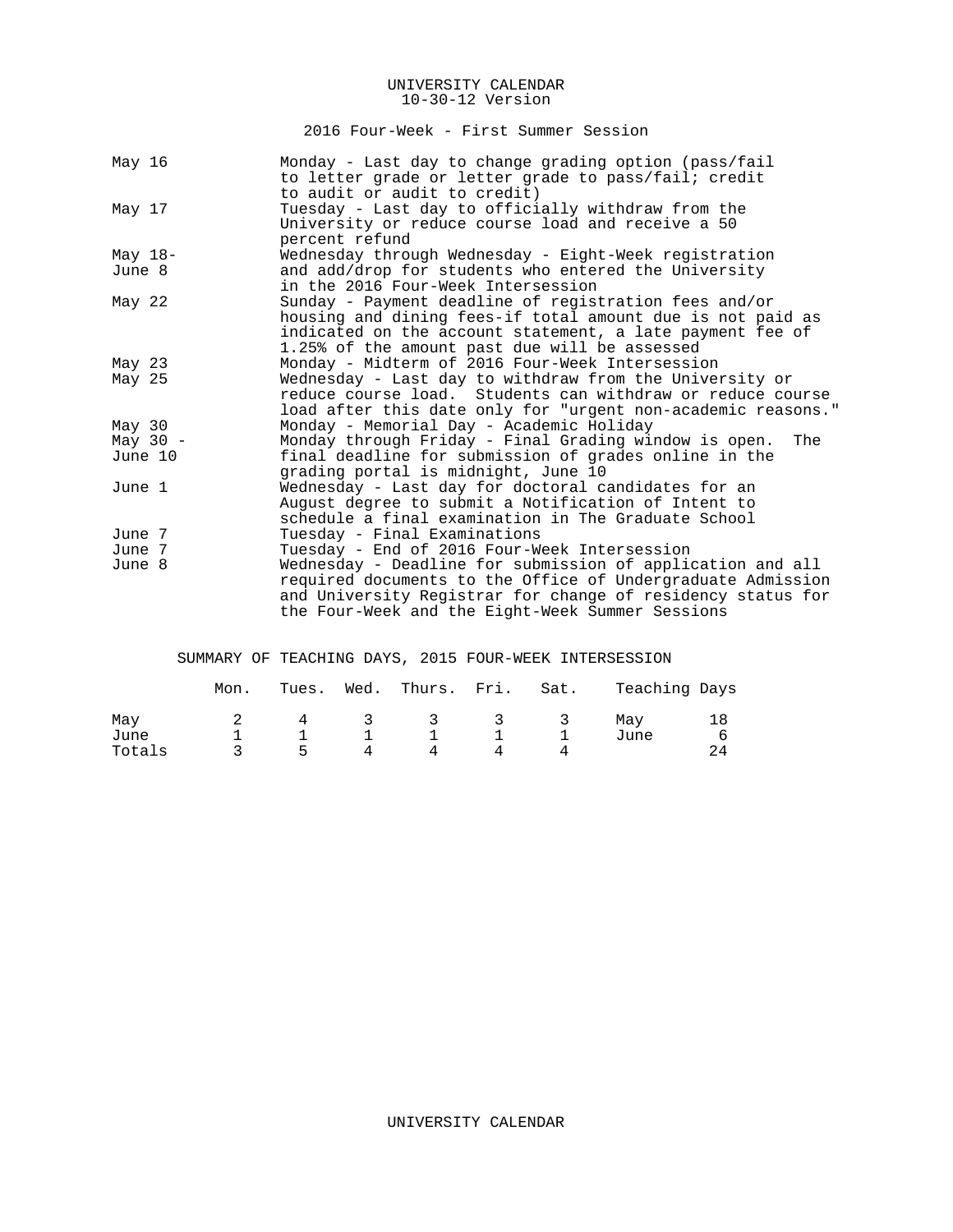2016 Eight-Week - Second Summer Session

| February 28 | Sunday - Last day for filing an application for an August                                                                                                                           |
|-------------|-------------------------------------------------------------------------------------------------------------------------------------------------------------------------------------|
|             | 2016 undergraduate degree online in myUK                                                                                                                                            |
| March 15    | Tuesday - Priority filing deadline for financial aid for                                                                                                                            |
|             | the 4 week and/or the 8 week summer term(s)                                                                                                                                         |
| April 8     | Friday - Deadline for applying for admission to The Graduate<br>School for the 2016 Four Week Summer Intersession.                                                                  |
| April 26-   | Tuesday through Wednesday - Eight-Week Summer Session                                                                                                                               |
| June 1      | registration and add/drop continue for students<br>enrolled in the 2016 Spring Semester                                                                                             |
| May 9       | Monday - Deadline for applying for admission to the Graduate<br>School for the 2016 Eight Week Summer Session.                                                                      |
| May 15      | Sunday - Deadline for submission of application and<br>all required documents to the Office of Admissions<br>for undergraduate admission for the 2016 Eight-Week<br>Summer Session. |
| May $18-$   | Wednesday through Wednesday - Eight-Week registration                                                                                                                               |
| June 8      | and add/drop for students who entered the University                                                                                                                                |
|             | in the 2016 Four-Week Intersession                                                                                                                                                  |
| June 8      | Wednesday - Deadline for submission of application and all                                                                                                                          |
|             | required documents to the Office of Undergraduate Admission<br>and University Registrar for change of residency status for<br>the Eight-Week Summer Session                         |
| June 8      | Wednesday - Advising Conference and Registration for new and                                                                                                                        |
|             | returning students including registration for Evening and<br>Weekend                                                                                                                |
| June 9      | Thursday - First day of classes                                                                                                                                                     |
| June 9      | Thursday - Last day a student may officially drop a                                                                                                                                 |
|             | course or cancel registration with the University<br>Registrar for a full refund of fees                                                                                            |
| June 9-10   | Thursday through Friday - Late registration for                                                                                                                                     |
|             | returning students not already registered and new                                                                                                                                   |
|             | applicants cleared late for admission. A late                                                                                                                                       |
|             | fee is assessed students who register late.                                                                                                                                         |
|             |                                                                                                                                                                                     |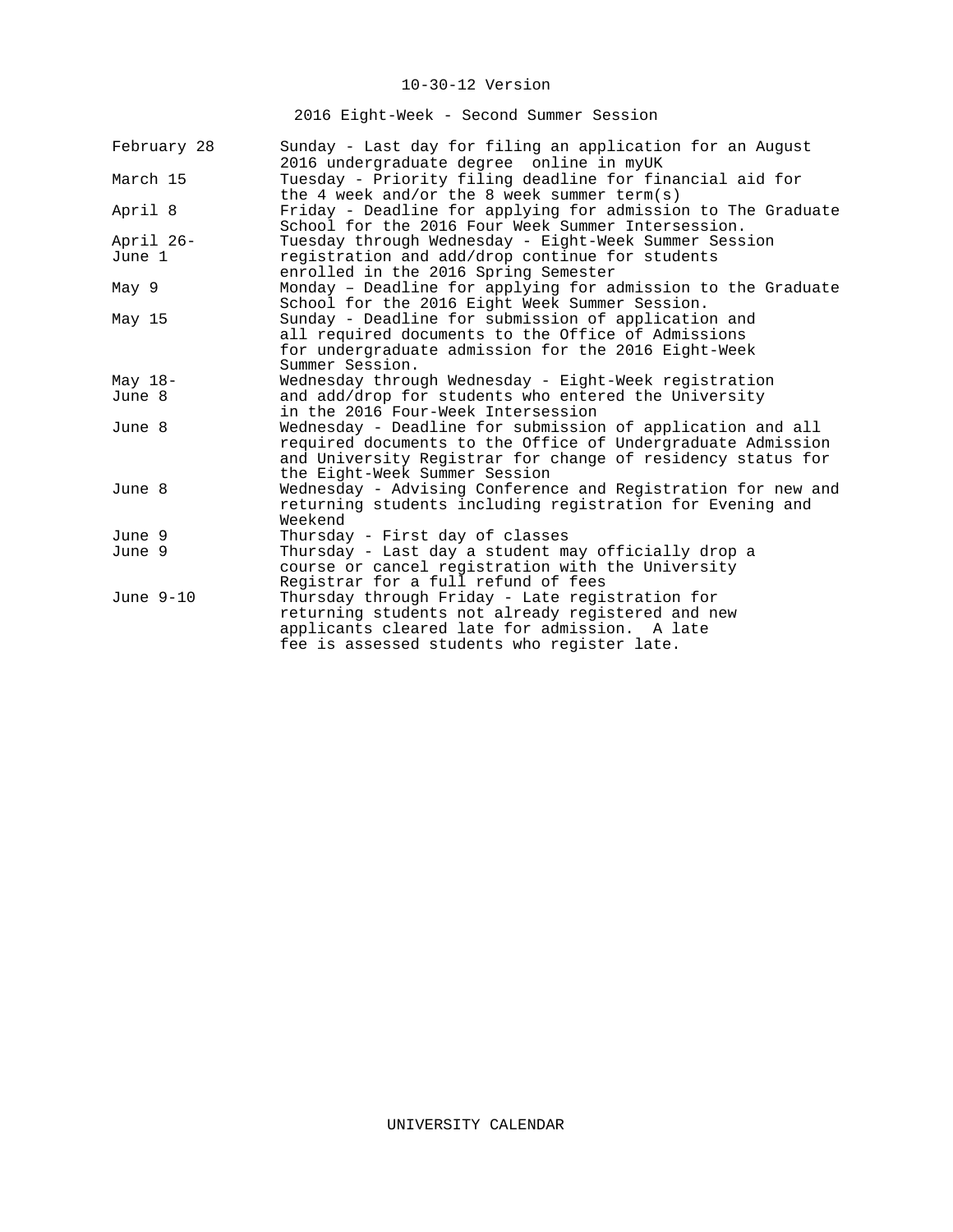2016 Eight-Week – Second Summer Session

| June 10              | Friday - Last day to enter an organized class for the<br>2016 Eight-Week Summer Session                                                                                                                                              |
|----------------------|--------------------------------------------------------------------------------------------------------------------------------------------------------------------------------------------------------------------------------------|
| June 10              | Friday - Last day to officially withdraw from the<br>University or reduce course load and receive an 80<br>percent refund                                                                                                            |
| June 10              | Friday - Last day for students in the Employee<br>Educational Program to submit EEP form to Human<br>Resource Services for tuition waiver for the 2016<br>Eight-Week Summer Session                                                  |
| June 13              | Monday - Deadline for international applications to<br>be submitted to The Graduate School for the<br>Spring Semester                                                                                                                |
| June 20              | Monday - Last day to submit application for degree to<br>receive an August degree (graduate school)                                                                                                                                  |
| June 20              | Monday - Last day for notification and last day to apply for<br>for August 2016 degree                                                                                                                                               |
| June 20              | Monday - Last day to change grading option (pass/fail<br>to letter grade or letter grade to pass/fail; audit<br>to credit or credit to audit)                                                                                        |
| June 20              | Monday - Last day to drop a course without it<br>appearing on the student's transcript                                                                                                                                               |
| June 21-             | Tuesday-Saturday-Summer Advising Conferences for new                                                                                                                                                                                 |
| July 16              | freshmen, (transfer) students, auditors, non-degree and<br>readmitted students enrolling for the 2016 Fall<br>Semester                                                                                                               |
| June 22              | Wednesday - Payment deadline of registration fees and/or<br>housing and dining fees-if total amount due is not paid as<br>indicated on the account statement, a late payment fee of<br>1.25% of the amount past due will be assessed |
| June 23              | Thursday - Last day to officially withdraw from the<br>University or reduce course load and receive a 50<br>percent refund                                                                                                           |
| June 30              | Thursday-Last day for filing an application for a December<br>2016 undergraduate degree online in myUK                                                                                                                               |
| July 4               | Monday - Independence Day - Academic Holiday                                                                                                                                                                                         |
| July 7               | Thursday - Midterm of 2016 Eight-Week Summer Session                                                                                                                                                                                 |
| July 7               | Thursday - Last day for candidates for an August degree to<br>schedule a final examination in the graduate school                                                                                                                    |
| July 13              | Wednesday - Last day to withdraw from the University<br>or reduce course load. Students can withdraw or<br>reduce course load after this date only for "urgent<br>non-academic reasons."                                             |
| July 21              | Thursday - Last day for candidates for an August degree to<br>sit for the final examination in the graduate school                                                                                                                   |
| July 22              | Friday - Deadline for applying for admission to the Graduate<br>School for the 2016 Fall Semester.                                                                                                                                   |
| July 25 -            | Monday through Monday - Final Grading window is open.<br>The                                                                                                                                                                         |
| August 8             | final deadline for submission of grades online in the<br>grading portal is midnight, August 10                                                                                                                                       |
| August 3             | Wednesday - Last day for students in the Employee<br>Educational Program registered through August 5 to<br>submit EEP form to Human Resource Services to confirm<br>2016 Fall Semester registration and tuition waiver               |
| August 4             | Thursday - Last day for candidates for an August degree to<br>submit thesis/dissertation to the graduate school                                                                                                                      |
| Auqust 4<br>August 4 | Thursday - Final Examinations<br>Thursday - End of 2016 Eight-Week Summer Session                                                                                                                                                    |